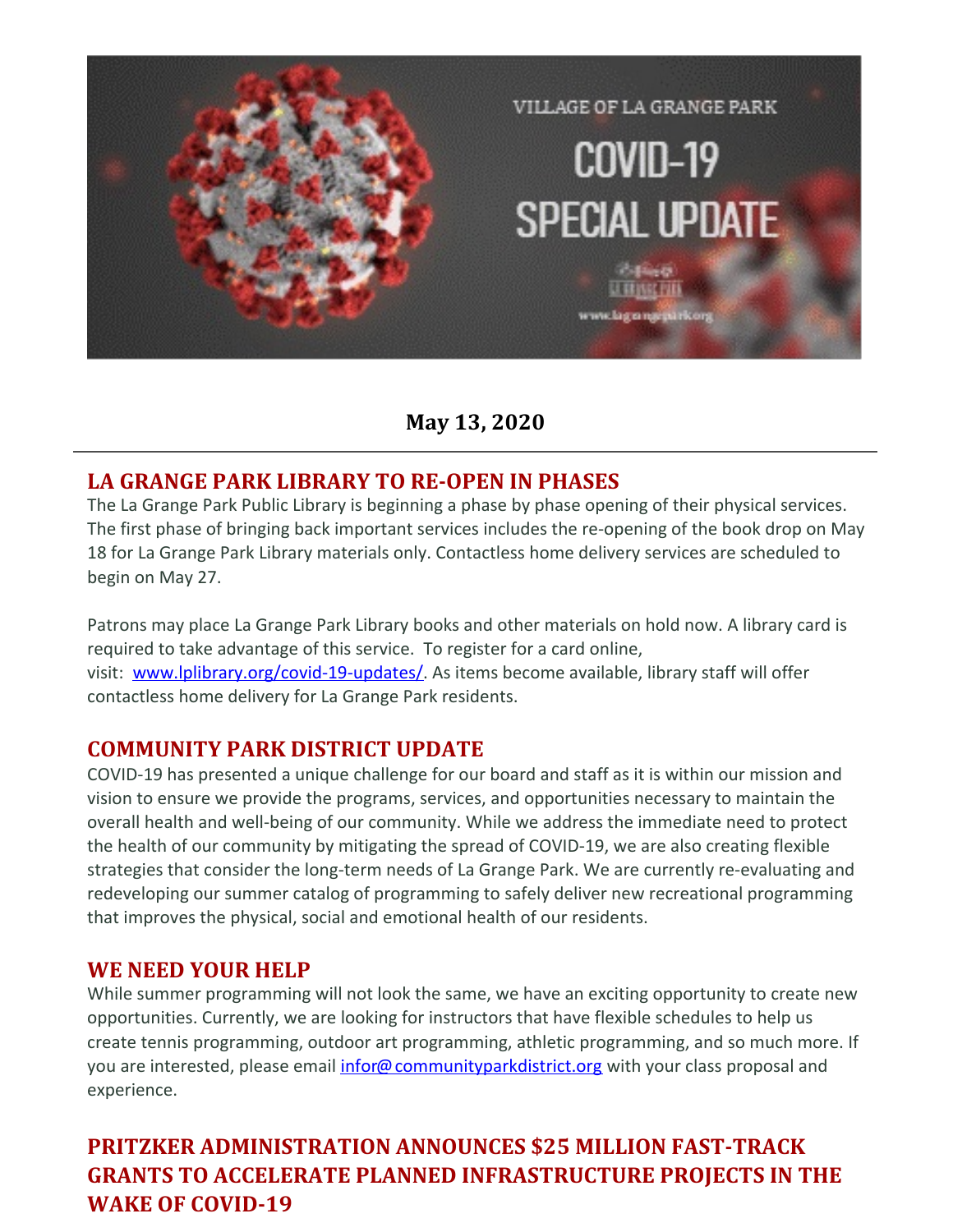Governor JB Pritzker and the Illinois Department of Commerce and Economic Opportunity (DCEO) announced yesterday the Fast-Track Public Infrastructure Grants, an initiative to accelerate work on planned public infrastructure projects around the state. The State is expediting \$25 million of existing Rebuild Illinois funding to local public infrastructure projects that are ready to begin work this summer, as many local governments face lost revenues, impacting their ability to finance these projects.

While COVID-19 places a unique economic burden on communities across the state, this shift in grant funding will help accelerate construction on planned infrastructure projects, while helping return skilled labor to work. To read the full press release, click [here](http://r20.rs6.net/tn.jsp?f=001K_hdueOgZIAg_U0PzW8_FPHMkz1cGud_6YhAvSVQuBPuF_wNKYUKvkaxwbrMnTEMh3XGbm1IivO-icM7LY407L4M7GS2tri6i2oAhJMKCbeI4QOVuGlRe2knarDV2BLnMflvAMcWMomDf1E9zbS3t-l7nWg8pP1kcCu2YMltJvkYeZPnZpNfW6rKZk9tp1q04Ldb0aLNUrPZ2Fjef33AZO6nS1NDHvNHG__vBq29_3Y=&c=&ch=).

### **PRITZKER ADMINISTRATION PROVIDING \$75 MILLION TO HOSPITALS TO CONTINUE FIGHT AGAINST COVID-19**

It was announced yesterday, that Illinois hospitals have begun receiving \$75 million in new stability payments to help fight COVID-19, the Illinois Department of Healthcare and Family Services (HFS). The funds will help hospitals continue to provide essential COVID-19 services to their communities in the coming weeks and months.

"We recognize that hospitals on the front lines against COVID-19 need support and they need it now," said Theresa Eagleson, HFS director. "We're incredibly thankful to the medical professionals who are serving Illinoisans during this public health crisis, and we are committed to doing all we can to help them." To read the full press release, click [here](http://r20.rs6.net/tn.jsp?f=001K_hdueOgZIAg_U0PzW8_FPHMkz1cGud_6YhAvSVQuBPuF_wNKYUKvkaxwbrMnTEMsKWgUOYbE3GMm8Hc8fZ9ekHsNrnTmziQLqnncFGvJVixXudtfKIk8JxabW1zghVUKCFENu22FFi_Nt2j7kMZQZ3muEeQJwhGx32InQSLdLcsS03pfj_zQR2h2J37WSbVdKD-G4NSrV1EKNPhxFg2YIpL9dyVlJDsjKIDqstWW-w=&c=&ch=).

## **PRITZKER ANNOUNCES NEW "ALL IN ILLINOIS" KIDS CONTENT SERIES FEATURING ILLINOIS MUSEUMS AND ATTRACTIONS**

Yesterday, Governor Pritzker announced that the All In Illinois [website](http://r20.rs6.net/tn.jsp?f=001K_hdueOgZIAg_U0PzW8_FPHMkz1cGud_6YhAvSVQuBPuF_wNKYUKvuNC7eZmxkjmmlImPaCDy3Q15cgybzAFu6rZ-gIehWBKa16TUorbj2lLz-lyI_rb6I45GOArdMPNuUh668-pKXz4MxkYaXBuuYWMAMuUY6ca7LI9D5RaUlGIA-p3oj-jiWVAeYr87hYuB3lrnlkue3o=&c=&ch=) will now offer a kid-friendly content series to connect children and families with educational resources from Illinois museums and attractions. The content series features videos and activities to inspire, educate and entertain children while we all continue to stay home to flatten the curve against the coronavirus pandemic. To visit the site and view the full content, click [here](http://r20.rs6.net/tn.jsp?f=001K_hdueOgZIAg_U0PzW8_FPHMkz1cGud_6YhAvSVQuBPuF_wNKYUKvuNC7eZmxkjmmlImPaCDy3Q15cgybzAFu6rZ-gIehWBKa16TUorbj2lLz-lyI_rb6I45GOArdMPNuUh668-pKXz4MxkYaXBuuYWMAMuUY6ca7LI9D5RaUlGIA-p3oj-jiWVAeYr87hYuB3lrnlkue3o=&c=&ch=).

#### **NEWS RELEASES FROM ILLINOIS.GOV**

- Public Health Officials Announce 1,677 New Cases of [Coronavirus](http://r20.rs6.net/tn.jsp?f=001K_hdueOgZIAg_U0PzW8_FPHMkz1cGud_6YhAvSVQuBPuF_wNKYUKvkaxwbrMnTEMYQbQMSr7_q7I3CTAWnfas-Xe2-VY6K39n_aQxQ4mkJX8VXeD3TKgpSbMF7cAnK1AUgxJrHNL_6ZDcWb5ICFUvBsCjoRgxn8hSFapMi_U-u-QH2JDqaVxJU3BzqpjpK6g863Tq8fWS8MhUNU7y-7ORirFy5cCHgWYKmTGEI8evD0=&c=&ch=) Disease *(May 13)*
- Public Health Officials Announce 4,014 New Cases of [Coronavirus](http://r20.rs6.net/tn.jsp?f=001K_hdueOgZIAg_U0PzW8_FPHMkz1cGud_6YhAvSVQuBPuF_wNKYUKvkaxwbrMnTEMd8eUZoef2Bh9a-qIVq6LKRUUo2BexUSS1wJZCAzDF6gL_ZYQaEmb1Eo1x-zHwC3q73yVQGNmhQkbVl3hCPADFeqqARNyUoOf8NBjFdDD7j7XvJwczMacnE1dc_cYn05DtIlV5eFeW6rUiCxkH_DtfrjEHcLNam64y1WoZgWf-2A=&c=&ch=) Disease *(May 12)*
- Pritzker Administration Providing \$75 million to Hospitals to Continue Fight Against COVID-19 *(May 12)*
- Pritzker Administration Announces \$25 Million Fast-Track Grants to Accelerate Planned Infrastructure Projects in the Wake of Covid-19 *(May 12)*

### **CANCELED EVENTS**

- Planning & Zoning Commission (May 19)
- Due to social distancing requirements the Village has suspended all garage/yard sales, block parties, craft and plant shows, and sidewalk sales (curbside pickup is allowed) through May 30.

### **ADDITIONAL COVID-19 RESOURCES**

Village [Coronavirus](http://r20.rs6.net/tn.jsp?f=001K_hdueOgZIAg_U0PzW8_FPHMkz1cGud_6YhAvSVQuBPuF_wNKYUKvorF3v8wSat774nj3fH86YGTiF7v4zo6f3B4ZB83WpkwaZo0xq8cXtVMq93fWTfx5EJ4LLQTaskJJXaNZGyfTJCB_tSVtAI-R_8Z6n0uYvtsTFK3YYVg6-_4j2L-bS7QjZ9irfOpdZUByGJh6bwsPd9jp28jYAfphA==&c=&ch=) webpage